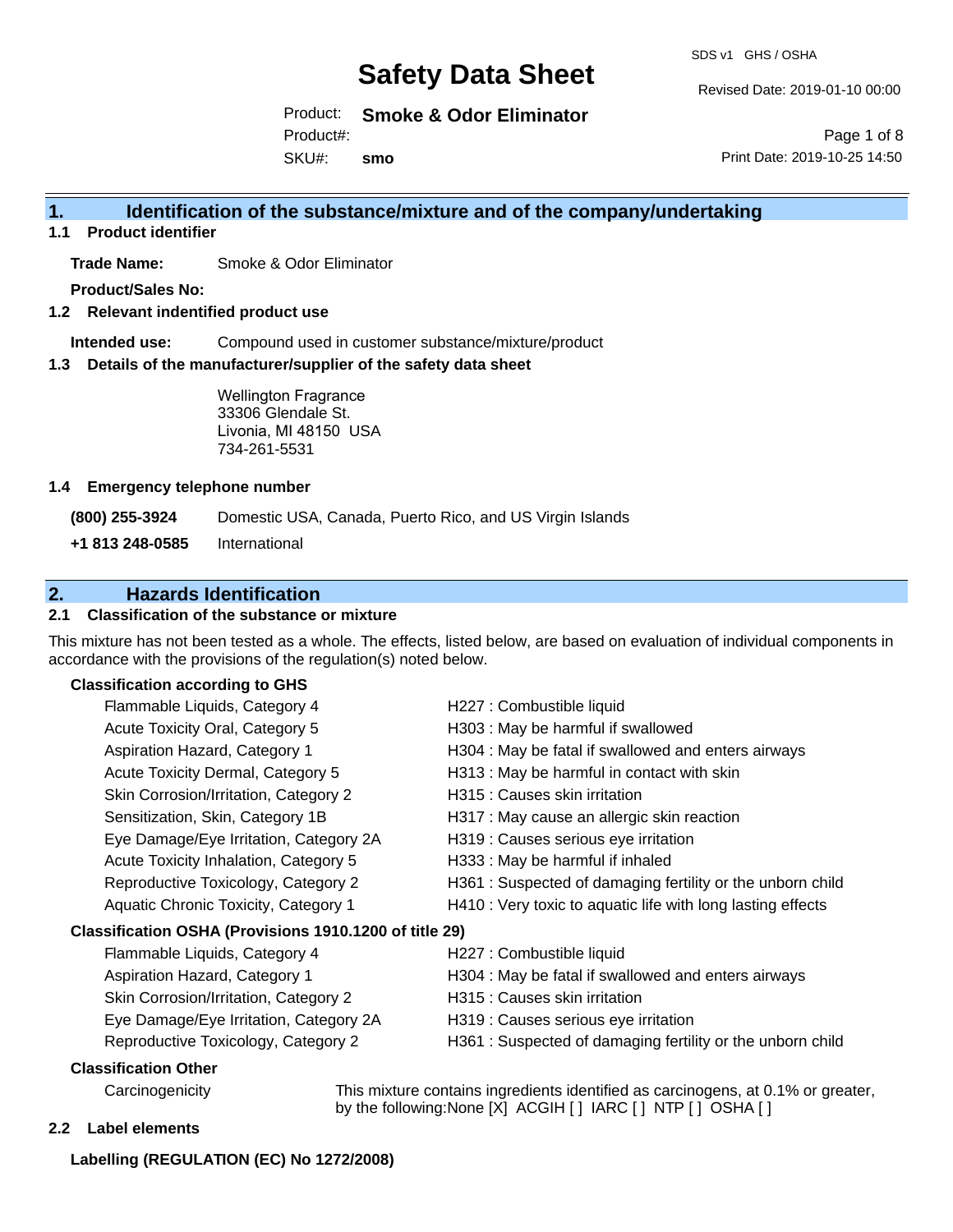Product: **Smoke & Odor Eliminator**

SKU#: **smo**

# Revised Date: 2019-01-10 00:00

SDS v1 GHS / OSHA

Page 2 of 8 Print Date: 2019-10-25 14:50

## **Hazard pictograms**





## **Signal Word: Danger**

| <b>Hazard statments</b> |                                                      |
|-------------------------|------------------------------------------------------|
| H <sub>22</sub> 7       | Combustible liquid                                   |
| H303                    | May be harmful if swallowed                          |
| H304                    | May be fatal if swallowed and enters airways         |
| H313                    | May be harmful in contact with skin                  |
| H315                    | Causes skin irritation                               |
| H317                    | May cause an allergic skin reaction                  |
| H319                    | Causes serious eye irritation                        |
| H333                    | May be harmful if inhaled                            |
| H361                    | Suspected of damaging fertility or the unborn child  |
| H410                    | Very toxic to aquatic life with long lasting effects |

## **Precautionary Statements**

### **Prevention:**

| FICVEIIUUII.         |                                                                                                                                       |
|----------------------|---------------------------------------------------------------------------------------------------------------------------------------|
| P <sub>201</sub>     | Obtain special instructions before use                                                                                                |
| P <sub>202</sub>     | Do not handle until all safety precautions have been read and understood                                                              |
| P <sub>235</sub>     | Keep cool                                                                                                                             |
| P <sub>264</sub>     | Wash hands thoroughly after handling                                                                                                  |
| P <sub>272</sub>     | Contaminated work clothing should not be allowed out of the workplace                                                                 |
| P <sub>273</sub>     | Avoid release to the environment                                                                                                      |
| P <sub>281</sub>     | Use personal protective equipment as required                                                                                         |
| <b>Response:</b>     |                                                                                                                                       |
| $P301 + P310 + P331$ | IF SWALLOWED: Immediately call a POISON CENTER or doctor/physician Do NOT<br>induce vomiting                                          |
| $P302 + P352$        | IF ON SKIN: Wash with soap and water                                                                                                  |
| $P304 + P312$        | IF INHALED: Call a POISON CENTER or doctor/physician if you feel unwell                                                               |
| $P305 + P351 + P338$ | IF IN EYES: Rinse cautiously with water for several minutes Remove contact lenses if<br>present and easy to do. continue rinsing      |
| $P308 + P313$        | IF exposed or concerned: Get medical advice/attention                                                                                 |
| P312                 | Call a POISON CENTER or doctor/physician if you feel unwell                                                                           |
| $P333 + P313$        | If skin irritation or a rash occurs: Get medical advice/attention                                                                     |
| P337 + P313          | If eye irritation persists: Get medical advice/attention                                                                              |
| P362                 | Take off contaminated clothing and wash before reuse                                                                                  |
| P363                 | Wash contaminated clothing before reuse                                                                                               |
| P370 + P378          | In case of fire: Use Carbon dioxide (CO2), Dry chemical, or Foam for extinction. Do not use<br>a direct water jet on burning material |
| P391                 | <b>Collect Spillage</b>                                                                                                               |
|                      |                                                                                                                                       |

**2.3 Other Hazards**

**no data available**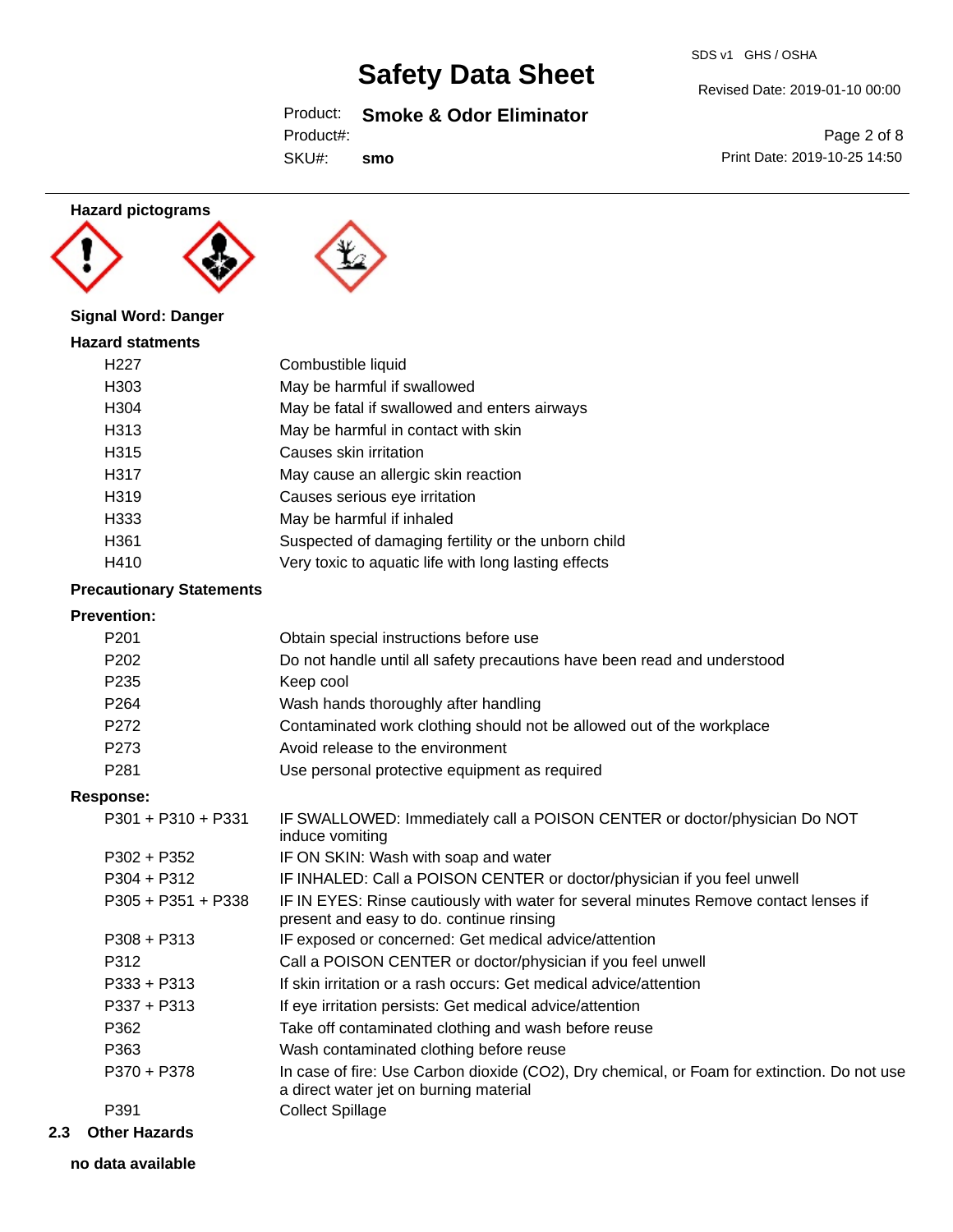SDS v1 GHS / OSHA

Revised Date: 2019-01-10 00:00

Product: **Smoke & Odor Eliminator** SKU#: Product#: **smo**

Page 3 of 8 Print Date: 2019-10-25 14:50

## **3. Composition/Information on Ingredients**

## **3.1 Mixtures**

This product is a complex mixture of ingredients, which contains among others the following substance(s), presenting a health or environmental hazard within the meaning of the UN Globally Harmonized System of Classification and Labeling of Chemicals (GHS):

| CAS#<br>Ingredient                                       | EC#                                            | Conc.<br>Range | <b>GHS Classification</b>           |  |
|----------------------------------------------------------|------------------------------------------------|----------------|-------------------------------------|--|
| 5989-27-5                                                | 227-813-5                                      | 20 - 30 %      | H226; H304; H315; H317; H400; H410  |  |
| Limonene                                                 |                                                |                |                                     |  |
| 2050-08-0                                                | 218-080-2                                      | 10 - 20 %      | H302; H400; H410                    |  |
| Amyl salicylate                                          |                                                |                |                                     |  |
| 8050-15-5                                                | 232-476-2                                      | 10 - 20 %      | H402; H412                          |  |
|                                                          | Methyl ester of rosin (partially hydrogenated) |                |                                     |  |
| 84-66-2                                                  | 201-550-6  10 - 20 %                           |                | H316; H402                          |  |
| Diethyl phthalate                                        |                                                |                |                                     |  |
| 120-51-4                                                 | 204-402-9                                      | $5 - 10 \%$    | H302; H313; H400; H411              |  |
| <b>Benzyl Benzoate</b>                                   |                                                |                |                                     |  |
| <b>78-70-6</b> 201-134-4                                 |                                                | $5 - 10 \%$    | H227; H303; H315; H317; H319; H402  |  |
| Linalool                                                 |                                                |                |                                     |  |
| <b>115-95-7</b> 204-116-4                                |                                                | $5 - 10%$      | H227; H315; H317; H320; H402        |  |
| <b>Linalyl Acetate</b>                                   |                                                |                |                                     |  |
| 54830-99-8                                               | 259-367-2 5 - 10 %                             |                | H303; H316; H402                    |  |
| Acetoxydihydrodicyclopentadiene                          |                                                |                |                                     |  |
| 1335-66-6                                                | $215-638-7$ 5 - 10 %                           |                | H227; H303; H317; H319; H401; H412  |  |
| <b>IsoCycloCitral</b>                                    |                                                |                |                                     |  |
| $80 - 54 - 6$                                            | 201-289-8                                      | $5 - 10 \%$    | H227; H302; H315; H317; H361; H401; |  |
| H412<br><b>Butylphenyl Methylpropional</b>               |                                                |                |                                     |  |
| See Section 16 for full text of GHS classification codes |                                                |                |                                     |  |

See Section 16 for full text of GHS classification codes which where not shown in section 2

Total Hydrocarbon Content  $% w/w = 24.80$ 

| <b>First Aid Measures</b><br>4.                 |                                                                                                               |
|-------------------------------------------------|---------------------------------------------------------------------------------------------------------------|
| <b>Description of first aid measures</b><br>4.1 |                                                                                                               |
| Inhalation:                                     | Remove from exposure site to fresh air and keep at rest.<br>Obtain medical advice.                            |
| Eye Exposure:                                   | Flush immediately with water for at least 15 minutes.<br>Contact physician if symptoms persist.               |
| <b>Skin Exposure:</b>                           | Remove contaminated clothes. Wash thoroughly with water (and soap).<br>Contact physician if symptoms persist. |
| Ingestion:                                      | Rinse mouth with water and obtain medical advice.                                                             |

**4.2 Most important symptoms and effects, both acute and delayed**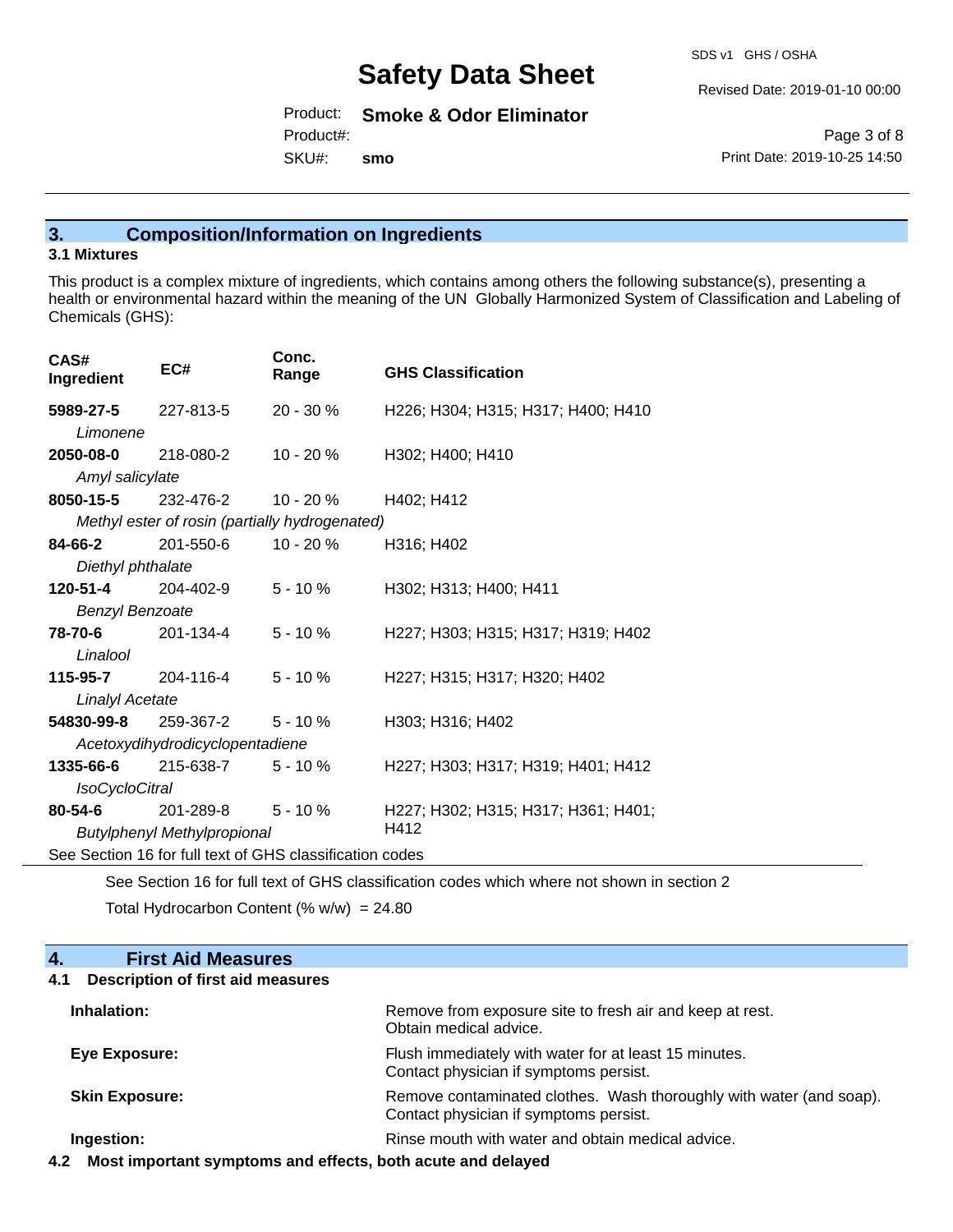SDS v1 GHS / OSHA

Revised Date: 2019-01-10 00:00

Product: **Smoke & Odor Eliminator**

Product#:

SKU#: **smo**

Page 4 of 8 Print Date: 2019-10-25 14:50

| Symptoms:                                                                         | no data available                        |  |
|-----------------------------------------------------------------------------------|------------------------------------------|--|
| Refer to Section 2.2 "Hazard Statements"<br>Risks:                                |                                          |  |
| Indication of any immediate medical attention and special treatment needed<br>4.3 |                                          |  |
| Treatment:                                                                        | Refer to Section 2.2 "Response"          |  |
|                                                                                   |                                          |  |
| 5.<br><b>Fire-Fighting measures</b>                                               |                                          |  |
| <b>Extinguishing media</b><br>5.1                                                 |                                          |  |
| Suitable:                                                                         | Carbon dioxide (CO2), Dry chemical, Foam |  |
| Unsuitable<br>Do not use a direct water jet on burning material                   |                                          |  |
| Special hazards arising from the substance or mixture<br>5.2                      |                                          |  |
| During fire fighting:                                                             | Water may be ineffective                 |  |
| <b>Advice for firefighters</b><br>5.3                                             |                                          |  |
| <b>Further information:</b>                                                       | Standard procedure for chemical fires    |  |
|                                                                                   |                                          |  |

## **6. Accidental Release Measures**

#### **6.1 Personal precautions, protective equipment and emergency procedures**

Avoid inhalation and contact with skin and eyes. A self-contained breathing apparatus is recommended in case of a major spill.

#### **6.2 Environmental precautions**

Keep away from drains, soil, and surface and groundwater.

## **6.3 Methods and materials for containment and cleaning up**

Clean up spillage promptly. Remove ignition sources. Provide adequate ventilation. Avoid excessive inhalation of vapors. Gross spillages should be contained by use of sand or inert powder and disposed of according to the local regulations.

## **6.4 Reference to other sections**

Not Applicable

## **7. Handling and Storage**

#### **7.1 Precautions for safe handling**

Apply according to good manufacturing and industrial hygiene practices with proper ventilation. Do not drink, eat or smoke while handling. Respect good personal hygiene.

## **7.2 Conditions for safe storage, including any incompatibilities**

Store in a cool, dry and ventilated area away from heat sources and protected from light in tightly closed original container. Avoid uncoated metal container. Keep air contact to a minimum.

## **7.3 Specific end uses**

No information available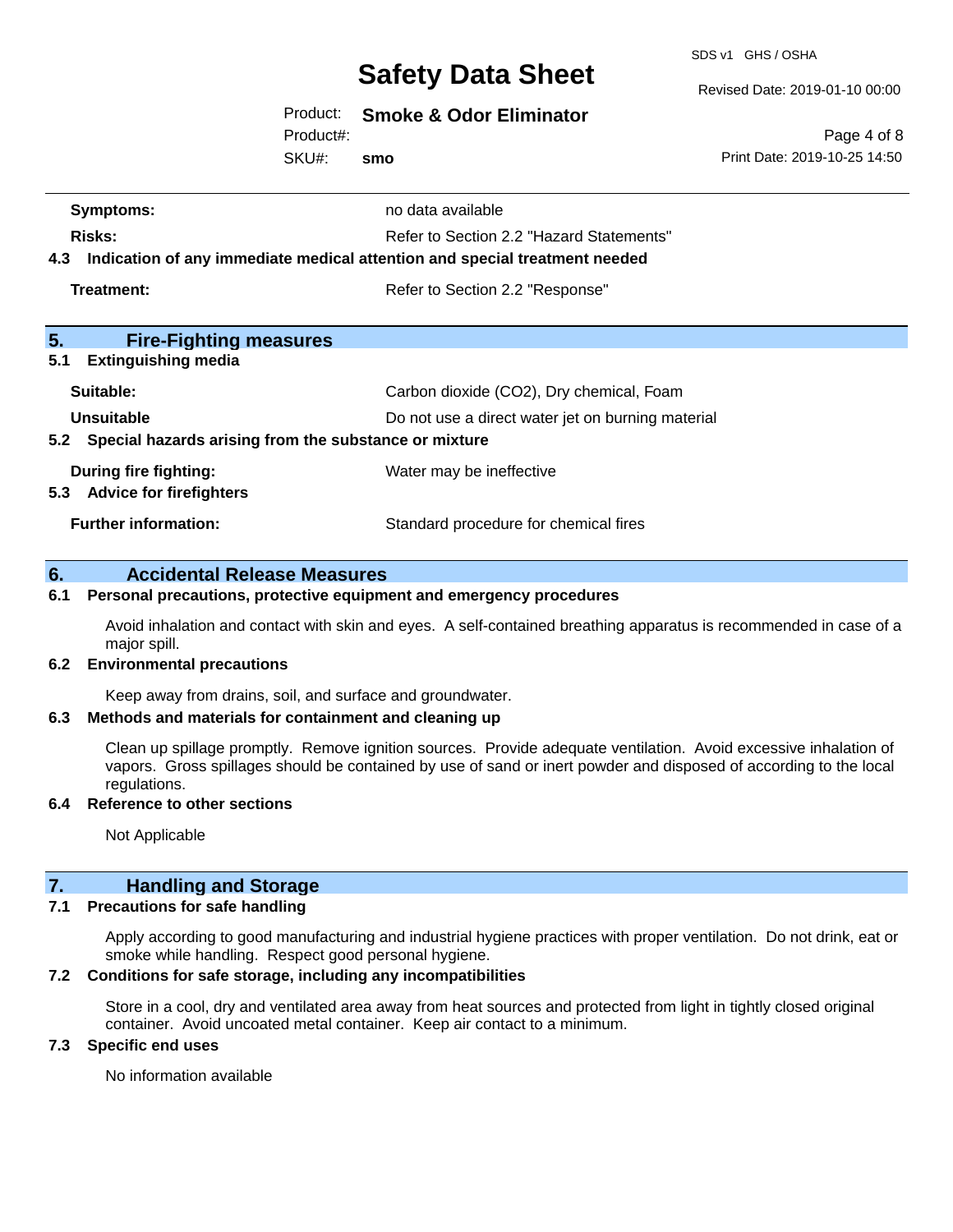SDS v1 GHS / OSHA

Revised Date: 2019-01-10 00:00

Product: **Smoke & Odor Eliminator** SKU#: Product#: **smo**

Page 5 of 8 Print Date: 2019-10-25 14:50

| 8 <sub>1</sub>                 |                   | <b>Exposure Controls/Personal Protection</b>                                                                                             |                         |       |      |                                   |
|--------------------------------|-------------------|------------------------------------------------------------------------------------------------------------------------------------------|-------------------------|-------|------|-----------------------------------|
| 8.1 Control parameters         |                   |                                                                                                                                          |                         |       |      |                                   |
| <b>Exposure Limits:</b>        |                   |                                                                                                                                          |                         |       |      |                                   |
| <b>Component</b>               |                   |                                                                                                                                          | <b>ACGIH</b><br>TWA ppm | ACGIH | OSHA | OSHA<br>STEL ppm TWA ppm STEL ppm |
| 84-66-2                        | Diethyl phthalate |                                                                                                                                          | 5                       |       |      |                                   |
| <b>Engineering Controls:</b>   |                   | Use local exhaust as needed.                                                                                                             |                         |       |      |                                   |
|                                |                   | 8.2 Exposure controls - Personal protective equipment                                                                                    |                         |       |      |                                   |
| Eye protection:                |                   | Tightly sealed goggles, face shield, or safety glasses with brow guards and side shields, etc.<br>as may be appropriate for the exposure |                         |       |      |                                   |
| <b>Respiratory protection:</b> |                   | Avoid excessive inhalation of concentrated vapors. Apply local ventilation where appropriate.                                            |                         |       |      |                                   |
| <b>Skin protection:</b>        |                   | Avoid Skin contact. Use chemically resistant gloves as needed.                                                                           |                         |       |      |                                   |

### **9. Physical and Chemical Properties**

#### **9.1 Information on basic physical and chemical properties**

| <b>Appearance:</b>           | Liquid                        |
|------------------------------|-------------------------------|
| Odor:                        | Conforms to Standard          |
| Color:                       | Colorless to Yellow Tint (G1) |
| <b>Viscosity:</b>            | Liquid                        |
| <b>Freezing Point:</b>       | Not determined                |
| <b>Boiling Point:</b>        | Not determined                |
| <b>Melting Point:</b>        | Not determined                |
| <b>Flashpoint (CCCFP):</b>   | 145 F (62.78 C)               |
| <b>Auto flammability:</b>    | Not determined                |
| <b>Explosive Properties:</b> | None Expected                 |
| <b>Oxidizing properties:</b> | None Expected                 |
| Vapor Pressure (mmHg@20 C):  | 0.2777                        |
| %VOC:                        | 0.28                          |
| Specific Gravity @ 25 C:     | 0.9630                        |
| Density @ 25 C:              | 0.9600                        |
| Refractive Index @ 20 C:     | 1.4910                        |
| Soluble in:                  | Oil                           |

## **10. Stability and Reactivity**

| None       |
|------------|
| Stable     |
| None known |
| None known |
|            |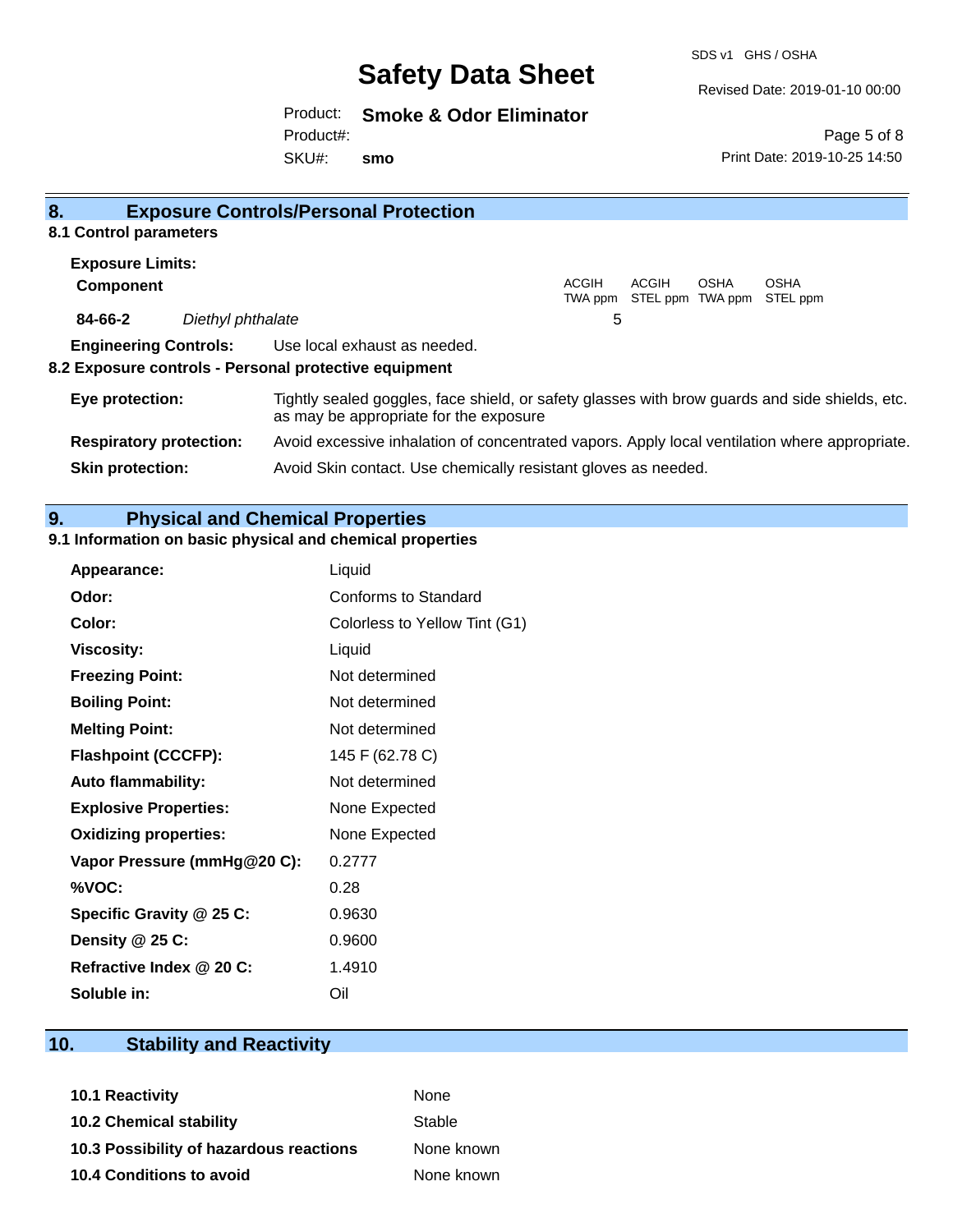SDS v1 GHS / OSHA

Revised Date: 2019-01-10 00:00

Product: **Smoke & Odor Eliminator** Product#:

SKU#: **smo**

Page 6 of 8 Print Date: 2019-10-25 14:50

**10.5 Incompatible materials** Strong oxidizing agents, strong acids, and alkalis **10.6 Hazardous decomposition products** None known

## **11. Toxicological Information**

**11.1 Toxicological Effects**

Acute Toxicity Estimates (ATEs) based on the individual Ingredient Toxicity Data utilizing the "Additivity Formula"

| Acute toxicity - Oral - (Rat) mg/kg                | (LD50: 3086.4197) May be harmful if swallowed            |
|----------------------------------------------------|----------------------------------------------------------|
| Acute toxicity - Dermal - (Rabbit) mg/kg           | (LD50: 3742.0634) May be harmful in contact with skin    |
| Acute toxicity - Inhalation - (Rat) mg/L/4hr       | (LD50: 26.0792) May be harmful if inhaled                |
| <b>Skin corrosion / irritation</b>                 | May be harmful if inhaled                                |
| Serious eye damage / irritation                    | Causes serious eye irritation                            |
| <b>Respiratory sensitization</b>                   | Not classified - the classification criteria are not met |
| <b>Skin sensitization</b>                          | May cause an allergic skin reaction                      |
| <b>Germ cell mutagenicity</b>                      | Not classified - the classification criteria are not met |
| Carcinogenicity                                    | Not classified - the classification criteria are not met |
| <b>Reproductive toxicity</b>                       | Suspected of damaging fertility or the unborn child      |
| Specific target organ toxicity - single exposure   | Not classified - the classification criteria are not met |
| Specific target organ toxicity - repeated exposure | Not classified - the classification criteria are not met |
| <b>Aspiration hazard</b>                           | May be fatal if swallowed and enters airways             |

## **12. Ecological Information**

| <b>Acute acquatic toxicity</b><br>Not classified - the classification criteria are not met<br>Very toxic to aquatic life with long lasting effects<br><b>Chronic acquatic toxicity</b><br><b>Toxicity Data on soil</b><br>no data available<br><b>Toxicity on other organisms</b><br>no data available<br>12.2 Persistence and degradability<br>no data available<br>12.3 Bioaccumulative potential<br>no data available<br>12.4 Mobility in soil<br>no data available<br>12.5 Other adverse effects<br>no data available | 12.1 Toxicity |  |
|---------------------------------------------------------------------------------------------------------------------------------------------------------------------------------------------------------------------------------------------------------------------------------------------------------------------------------------------------------------------------------------------------------------------------------------------------------------------------------------------------------------------------|---------------|--|
|                                                                                                                                                                                                                                                                                                                                                                                                                                                                                                                           |               |  |
|                                                                                                                                                                                                                                                                                                                                                                                                                                                                                                                           |               |  |
|                                                                                                                                                                                                                                                                                                                                                                                                                                                                                                                           |               |  |
|                                                                                                                                                                                                                                                                                                                                                                                                                                                                                                                           |               |  |
|                                                                                                                                                                                                                                                                                                                                                                                                                                                                                                                           |               |  |
|                                                                                                                                                                                                                                                                                                                                                                                                                                                                                                                           |               |  |
|                                                                                                                                                                                                                                                                                                                                                                                                                                                                                                                           |               |  |
|                                                                                                                                                                                                                                                                                                                                                                                                                                                                                                                           |               |  |

## **13. Disposal Conditions**

## **13.1 Waste treatment methods**

Do not allow product to reach sewage systems. Dispose of in accordance with all local and national regulations. Send to a licensed waste management company.The product should not be allowed to enter drains, water courses or the soil. Do not contaminate ponds, waterways or ditches with chemical or used container.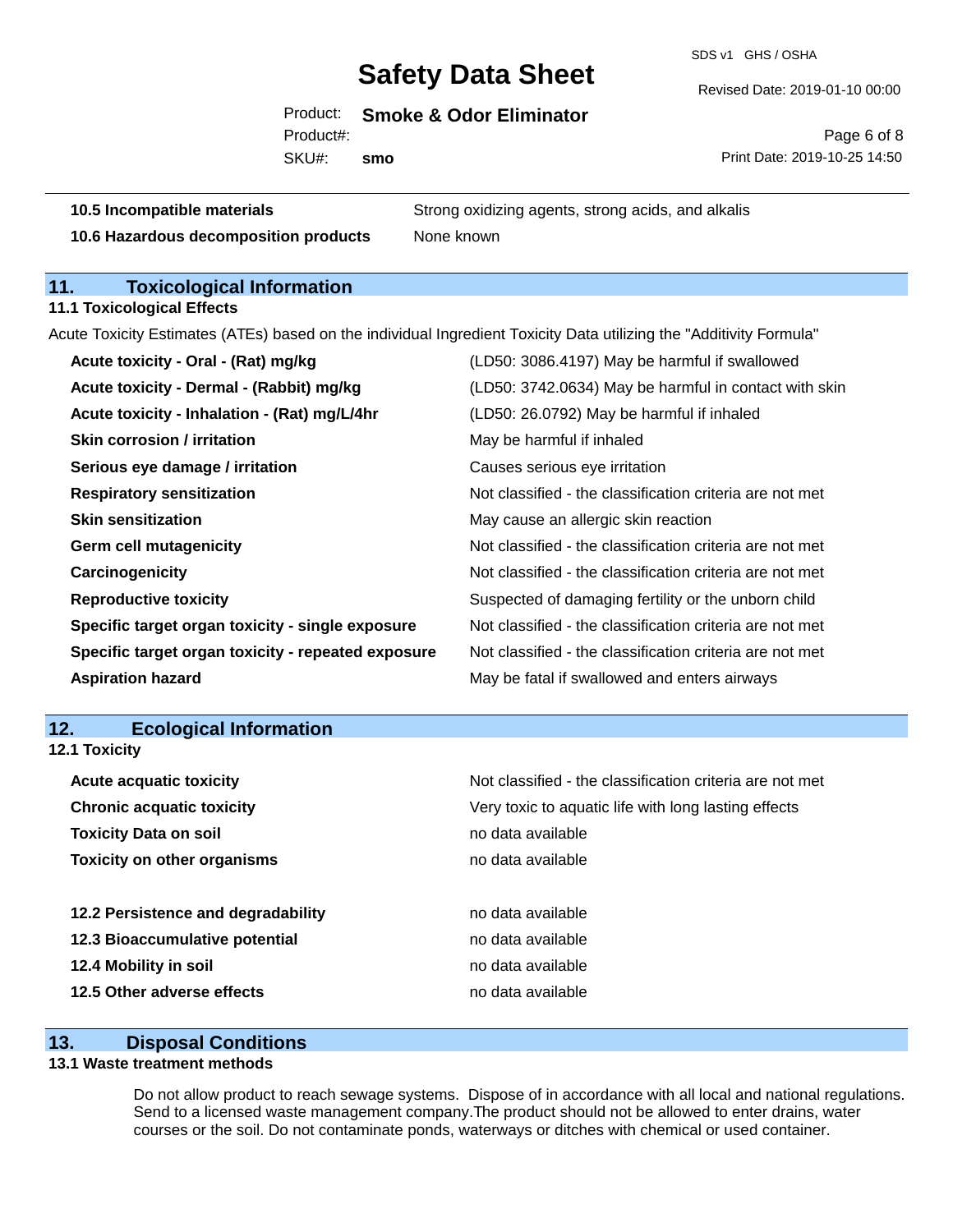SDS v1 GHS / OSHA

Revised Date: 2019-01-10 00:00

Product: **Smoke & Odor Eliminator** SKU#: Product#: **smo**

Page 7 of 8 Print Date: 2019-10-25 14:50

## **14. Transport Information**

| <b>Marine Pollutant</b>                                       | Yes. Ingredient of greatest environmental impact:<br>5989-27-5 : (20 - 30 %) : Limonene |              |                                     |                 |               |
|---------------------------------------------------------------|-----------------------------------------------------------------------------------------|--------------|-------------------------------------|-----------------|---------------|
| <b>Regulator</b>                                              |                                                                                         | <b>Class</b> | <b>Pack Group</b>                   | <b>Sub Risk</b> | UN-nr.        |
| U.S. DOT (Non-Bulk)                                           |                                                                                         |              | Not Regulated - Not Dangerous Goods |                 |               |
| Chemicals NOI                                                 |                                                                                         |              |                                     |                 |               |
| <b>ADR/RID (International Road/Rail)</b>                      |                                                                                         |              |                                     |                 |               |
| <b>Environmentally Hazardous</b><br>Substance, Liquid, n.o.s. |                                                                                         | 9            | $\mathbf{III}$                      |                 | <b>UN3082</b> |
| <b>IATA (Air Cargo)</b>                                       |                                                                                         |              |                                     |                 |               |
| <b>Environmentally Hazardous</b><br>Substance, Liquid, n.o.s. |                                                                                         | 9            | $\mathbf{III}$                      |                 | UN3082        |
| <b>IMDG (Sea)</b>                                             |                                                                                         |              |                                     |                 |               |
| <b>Environmentally Hazardous</b><br>Substance, Liquid, n.o.s. |                                                                                         | 9            | Ш                                   |                 | UN3082        |

| <b>Regulatory Information</b><br>15.      |                                                              |
|-------------------------------------------|--------------------------------------------------------------|
| <b>U.S. Federal Regulations</b>           |                                                              |
| <b>TSCA (Toxic Substance Control Act)</b> | All components of the substance/mixture are listed or exempt |
| 40 CFR(EPCRA, SARA, CERCLA and CAA)       | This product contains the following components:              |
| $201 - 550 - 6$ 10 - 20 %<br>84-66-2      | Diethyl phthalate                                            |
| <b>U.S. State Regulations</b>             |                                                              |
| <b>California Proposition 65 Warning</b>  | This product contains the following components:              |
| 123-35-3(NF 204-622-5 0.01 - 0.1%         | beta-Myrcene (Natural Source)                                |
| <b>Canadian Regulations</b>               |                                                              |
| <b>DSL</b>                                | 100.00% of the components are listed or exempt.              |

## **16. Other Information**

## **GHS H-Statements referred to under section 3 and not listed in section 2**

| H226 : Flammable liquid and vapour                       | H302 : Harmful if swallowed                            |  |  |
|----------------------------------------------------------|--------------------------------------------------------|--|--|
| H316 : Causes mild skin irritation                       | H320 : Causes eye irritation                           |  |  |
| H400 : Very Toxic to aquatic life                        | H401 : Toxic to aquatic life                           |  |  |
| H402 : Harmful to aquatic life                           | H411 : Toxic to aquatic life with long lasting effects |  |  |
| H412 : Harmful to aquatic life with long lasting effects |                                                        |  |  |
| <b>Total Fractional Values</b>                           |                                                        |  |  |
| (TFV) Risk                                               | (TFV) Risk                                             |  |  |
| (191.72) Acute Toxicity Inhalation, Category 5           | (165.07) Aquatic Chronic Toxicity, Category 3          |  |  |
| (23.55) Sensitization, Skin, Category 1B                 | (16.43) Aquatic Chronic Toxicity, Category 2           |  |  |
| (5.91) Skin Corrosion/Irritation, Category 3             | (4.28) Skin Corrosion/Irritation, Category 2           |  |  |
| (2.79) Aquatic Chronic Toxicity, Category 4              | (2.48) Aspiration Hazard, Category 1                   |  |  |